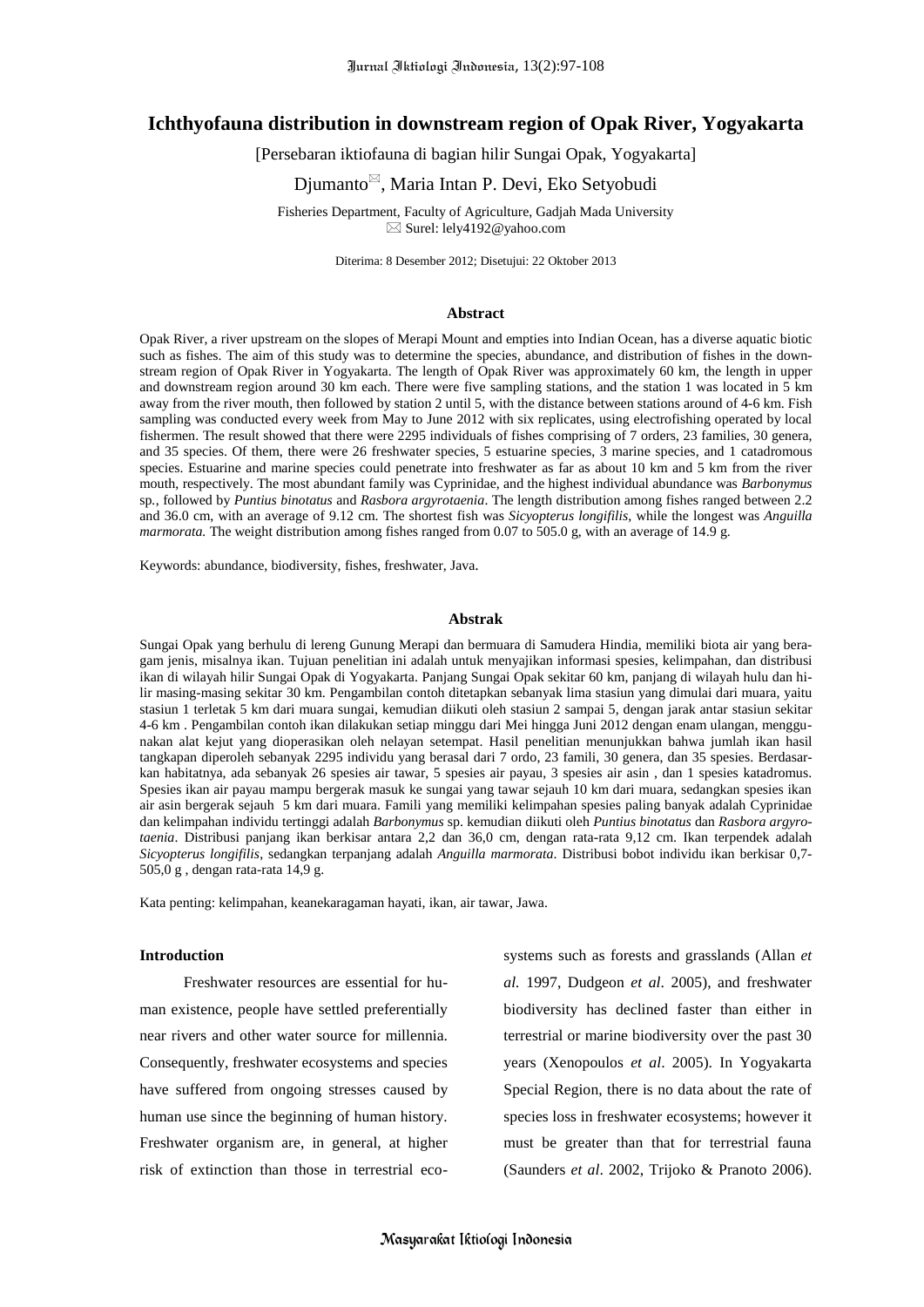The major factors responsible for this rapid decline in freshwater species are physical alteration, habitat loss, water withdrawal, pollution, overexploitation, and the introduction of non-native species (Revenga *et al*. 2005). Habitat alteration is cited as a leading cause of extinction in general, and has contributed to 73% (Miller *et al*. 1989) of the fish extinctions in North America during the twentieth century.

Over the last century, freshwater ecosystems have suffered from intense human activities (Cowx 2004) resulting in habitat loss and degradation (Maitland 1995, Poff *et al*. 1997). Some activities on watershed or in river bodies can cause water biotic habitat change or degradation. Habitat alterations (e.g. pollution, dams, water diversion, changes in land use), and introduction of exotic species are the most damaging factors for native fish populations. Negative effects of pollution associated with habitat degradation, changes in fish reproductive environments, are well known and have resulted in large-scale population and species decline (Phillips & Johnston 2004). As a consequence, many native fish species have become extinct or are highly endangered, in particular in rivers of Yogyakarta Special Region where heavy demand is placed upon freshwater resources.

Fishes are a conspicuous part of riverine ecosystems, and have been exploited for aesthetic, religious, recreational, and economic reasons. However, an assessment of fish population in downstream region of Opak River is still very limited or no proper research conducted as yet. Information on the fish species composition and their distributions are frequently needed to resolve biological questions associated fisheries management, juvenile and adult population changes and research programs. The aim of this study was to investigate the diversity of fishes and their distribution inhabit in downstream region of Opak River.

## **Materials and methods**

## *Study area*

Opak River is situated in the eastern part of Yogyakarta Special Region extending from upstream region in Cangkringan sub-district to Pleret sub-district, and water source comes from Merapi slopes then flow downstream into the Indian Ocean. The length of Opak River was approximately 60 km and divided into two regions, namely upstream and downstream where the length in upstream and downstream was around 30 km each. The upstream morphologically is narrower (2.0-7.0 m), steeper and shallower (40- 80 cm) than in the downstream that is wider (7.0- 142 m), less sloping and deeper (80-160 cm). The downstream is approximately 30 km long (Figure 1) and receives effluent from the vicinity in the form of solid and liquid waste. Along the riverside is a residential area, paddy fields and home industries (traditional food, leather craft, batik). Waste that goes into the river originates from predominantly organic domestic source.

The river receives untreated sewage from household, home industry, and agricultural practice (main contributor) along the river. In the rainy season the water is abundant and the quality is good, but during the dry season the water is limited and drought occurs in some parts of the river. Along river shoreline the predominant habitat are woody riparian vegetation, various types of shrubs, food crops, and vacant land resulting in less bank erosion.

### *Sampling technique*

The river is relatively narrow at about 7 m in upstream region and 142 m wide in downstream region, but about 8-12 m in the middle of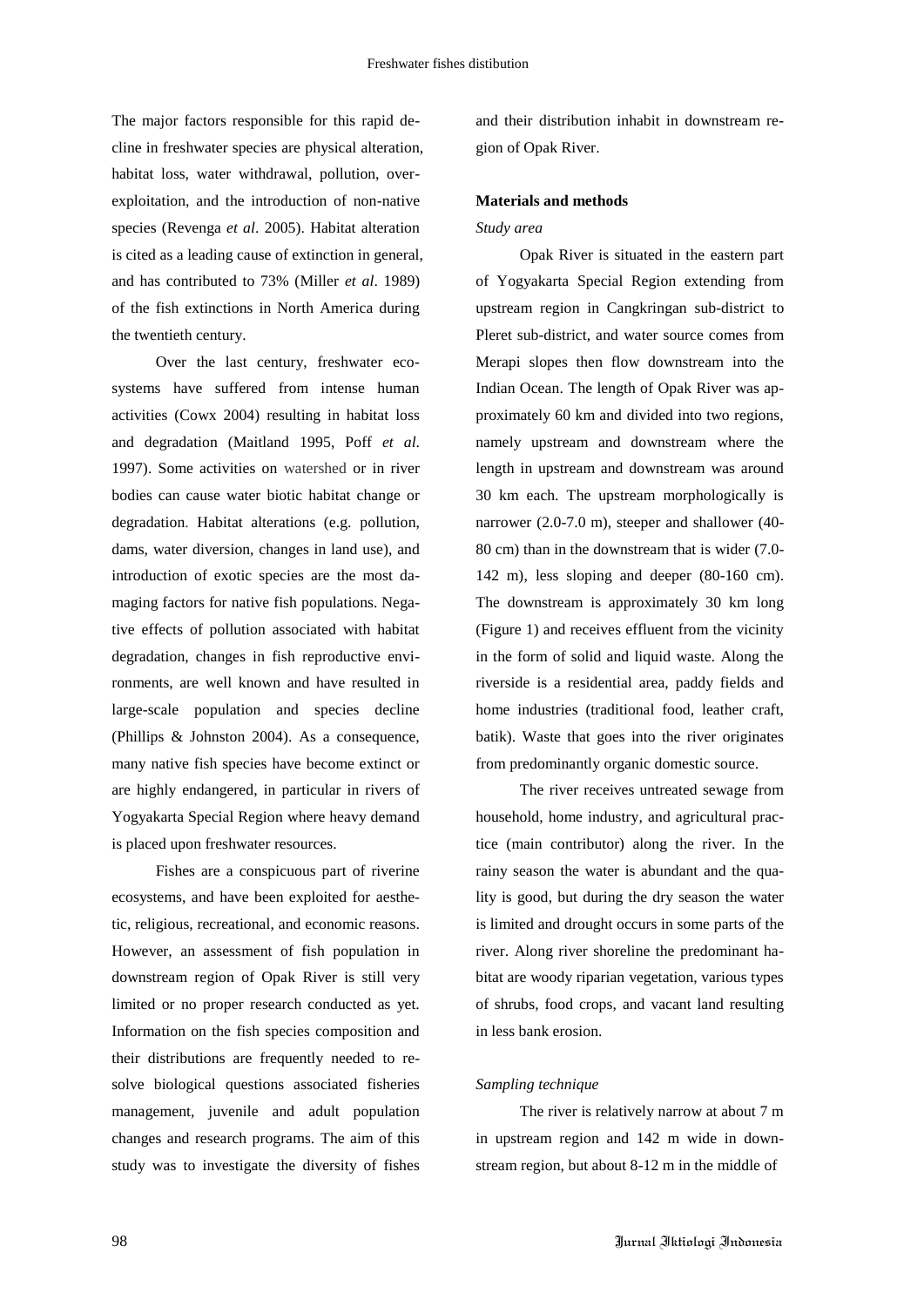

Fig 1. Map showing sampling station (S 1 to S 5) in downstream region of Opak River

river. There were five sampling stations, and the station 1 was located in 5 km away from the river mouth, then followed by station 2 until 5, the distance between stations were around of 4-6 km. Sampling operations was conducted for all wetted perimeter channel habitats, the distance between station was 4-6 km (Figure 1). Fishing was conducted weekly intervals from May to June 2012, using a set electrofishing system (Hughes *et al.* 2002) as unselective fishing gear belong to and operated by fishermen at five sampling stations. Fishing was carried out by pulled the fishing gear and moved across river body from one side to other side extending 1 km upstream direction. Fish sampling was conducted every week from May to June 2012 with six replicates.

All fish samples were collected then transported to the laboratory for identification and measurement of total length and individual weight. Fishes were identified to the species level based on Kottelat *et al*. (1993) and Nakabo (2002). The lengths were performed using measuring board to the nearest 0.1 cm. Individual fresh weight was measured to the nearest 0.1 g with an electric balance after removing residual water from the body surface.

At each sampling station, the following quantitative and qualitative microhabitat variables were recorded three replicates: water depth, current velocity, temperature, water clarity, pH, substrate and presence of submerged vegetation. Water temperature was measured to the nearest 0.1°C, and current velocity measured with drift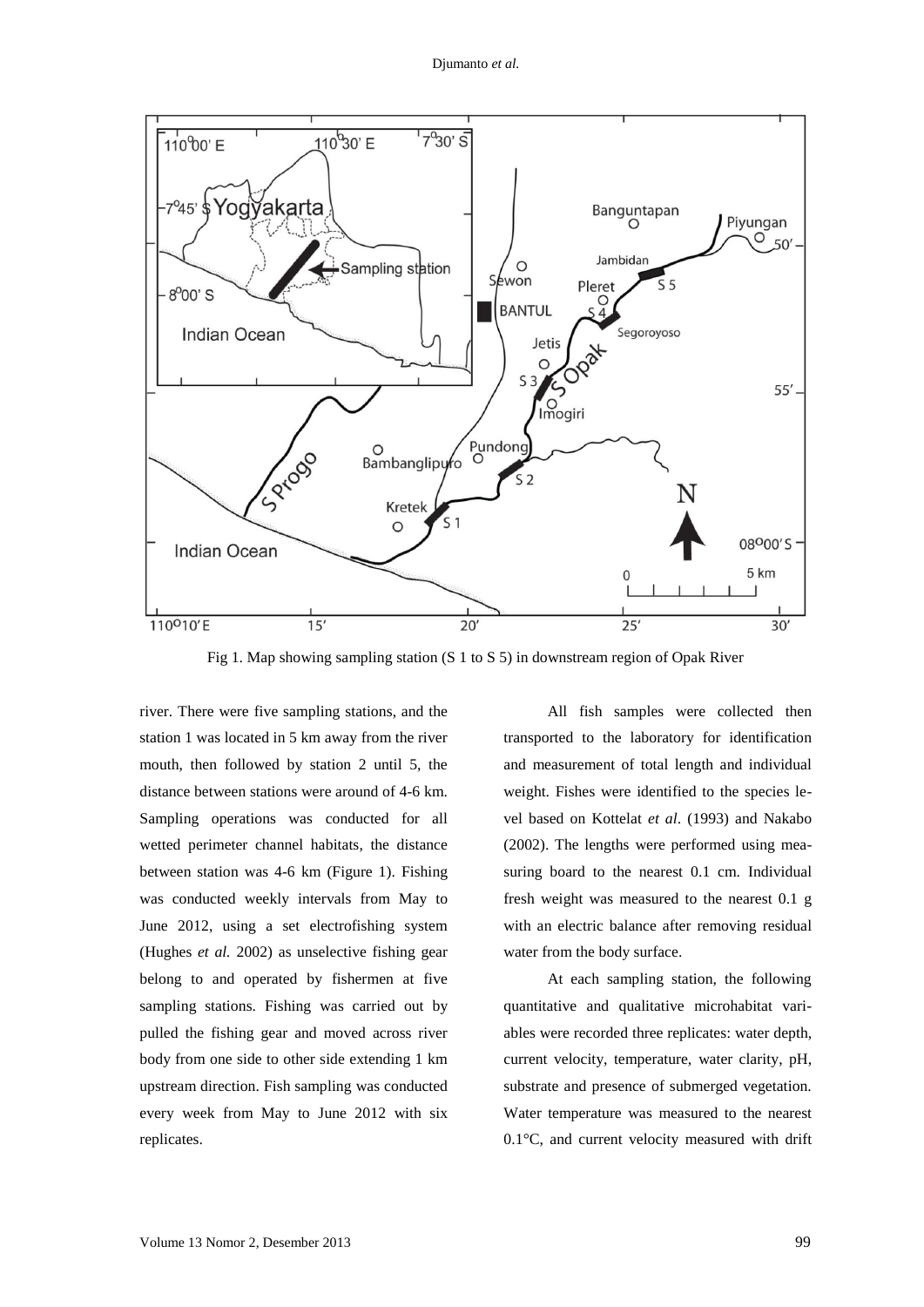time of a floating ball to the nearest 1 cm  $s^{-1}$ . Water clarity was measured by immersion of a Secchi disc, pH measured with pH meter, substrate identified by substrate grabbling, vegetation type was counted as visually.

## **Result**

#### *River characteristic*

The physical characteristics of the river were relatively similar along the river, as would be expected given the invariant gradient, land use and flow. There were no consistent longitudinal variations in width, temperature, and pH among sampling sites. There were differences between the most downstream and upstream sites, the downstream site (station 1) being more confined with muddy substratum than the upstream site (station 5) at high flows and with gravel at the bottom (Table 1). The river width tends to decrease toward upstream direction. The width in the downstream was very wide around 142 m, while in the upper stream was very narrow around 6.7 m. The depth was relatively similar towards upstream, except in the station 2 located upstream of a dam so that station was deeper than other stations. The flow rate was variable from 0.12 to 1.13 m  $s^{-1}$  with the slowest being located in station 2 which was almost stagnant, while the highest flow rate was located in the station 5 with the speed about twice than that of other stations. Water acidity was in the range of neutral between pH 7.0 and 7.3. Riparian vege-

tation along the river consists of perennial crops (*Bambusa arundinacea*, *Gigantochloa apus, Samanea saman*, *Musa paradisiaca, Mangifera indica*), food crops (*Oryza sativa, Manihot esculenta*), seasonal crops (*Carica papaya, Musa*  spp.), wild plants (*Marantha arundacea, Ricinus communis, Colocasia esculenta, Ceratoptaris thalictroides*), shrubs (*Penisetum purpureum, Physalis minima, Saccharum officinarum*), and grass (*Cymbopogon nardus, Imperata cylindrica*).

#### *Species composition*

A total of 2295 individual fishes were collected, representing 35 species, 30 genera, 24 families, and 7 orders (Table 2) during May-June 2012. Individual number of fish in each station was tend to increase in upstream direction, except in the station 2 that was located near a dam which was the highest. The highest abundance of species was recorded in *Barbonymus* sp. (N=21.96%), followed by *Puntius binotatus* (N=16.64), *Rasbora argyrotaenia* (N=15.56), *Osteochilus vittatus* (N=6.10), and *Barbonymus schwanenfeldii* (N=5.80). The number of those species was counted for 60.26% of the total fish samples. The other 30 species contributed less than 40% of the total number of fish individuals.

Cyprinidae was comprised of seven species namely *Barbonymus schwanenfeldii, Barbonymus* sp*., Hampala macrolepidota, Puntius binotatus, Puntius orphoides, Osteochilus vittatus,* and *Rasbora argyrotaenia.* Four families were

| <b>Station</b> | Width<br>(m) | Depth<br>(m) | Velocity<br>$(m s^{-1})$ | Water<br>clarity (m) | Temperature<br>${}^{(0}C)$ | pH  | Substrate  | Riparian vegetation     |  |  |
|----------------|--------------|--------------|--------------------------|----------------------|----------------------------|-----|------------|-------------------------|--|--|
| S <sub>1</sub> | 142.0        | 0.70         | 0.52                     | 0.20                 | 29.6                       | 7.0 | muddy      | elephant grass, taro,   |  |  |
|                |              |              |                          |                      |                            |     |            | lemon grass             |  |  |
| S <sub>2</sub> | 93.0         | 1.60         | 0.12                     | 0.90                 | 28.8                       | 7.0 | sand muddy | ferns, bananas, grass,  |  |  |
| S <sub>3</sub> | 49.4         | 0.60         | 0.65                     | 0.60                 | 28.6                       | 7.1 | Sand       | bamboo, mango, coconut, |  |  |
|                |              |              |                          |                      |                            |     | muddy      | bananas, ferns, grass,  |  |  |
| S4             | 10.1         | 0.60         | 0.49                     | 0.60                 | 29.2                       | 7.3 | rocky sand | bananas, bamboo, ferns, |  |  |
|                |              |              |                          |                      |                            |     |            | and grasses             |  |  |
| S5             | 6.7          | 0.80         | 1.13                     | 0.20                 | 29.2                       | 7.0 | stone sand | grasses, bamboo, banana |  |  |

Table 1. Physical parameters of the sampling stations in downstream region of Opak River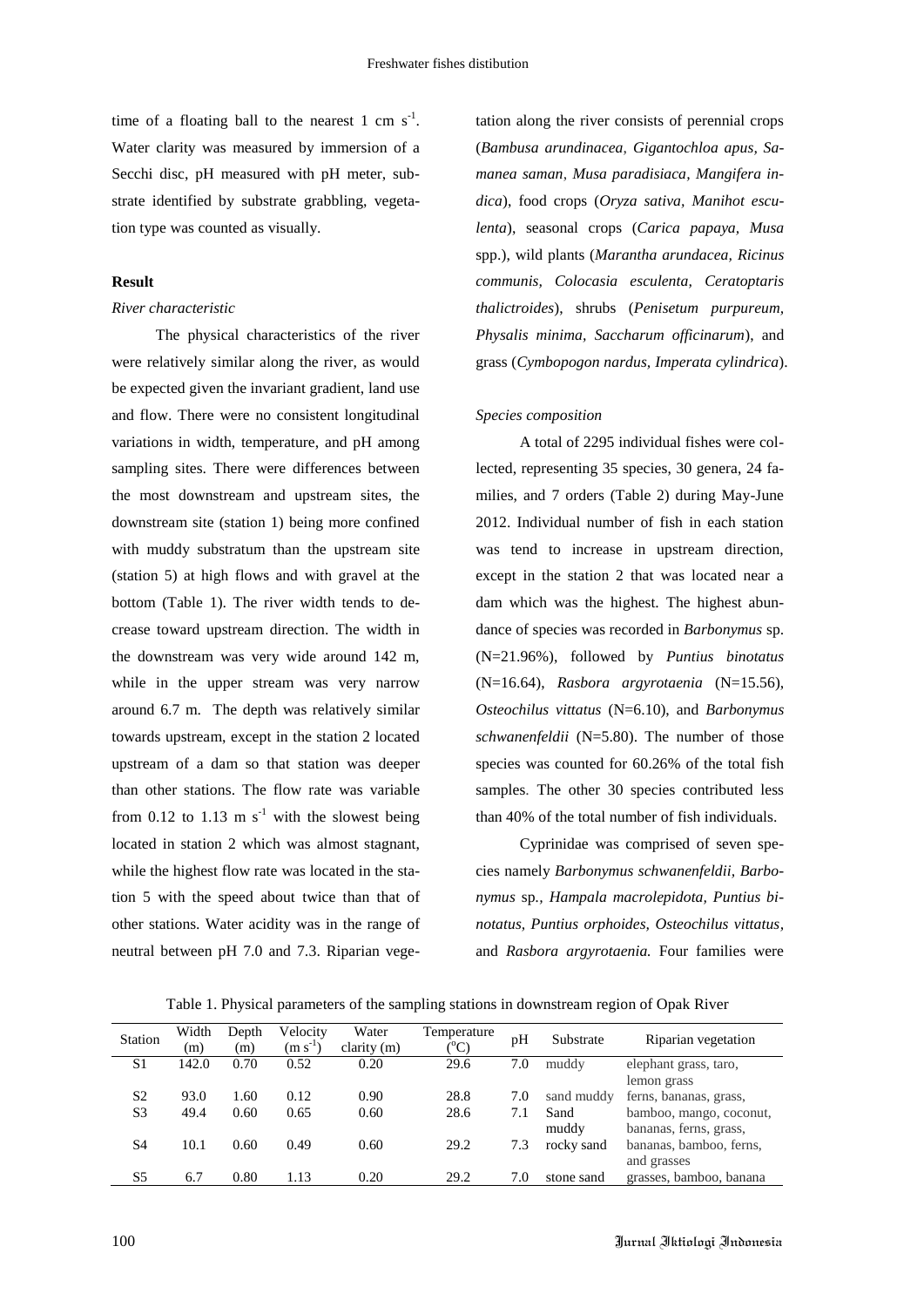represented by two species namely Channidae (*Channa striata, Channa gachua),* Cichlidae (*Oreochromis niloticus, Oreochromis* sp.), Gobiidae (*Glossogobius circumspectus, Sicyopterus longifilis*), and Bagridae (*Hemibagrus nemurus, Hemibagrus planiceps*). Nineteen families were represented by one species, namely Anabantidae (*Anabas testudineus*), Osphronemidae (*Trichopodus trichopterus*), Carangidae (*Caranx sexfasciatus),* Ambassidae (*Ambassis vachellii*), Eleotrididae (*Eleotris melanosoma*), Lutjanidae (*Lutjanus argentimaculatus*), Mastacembelidae (*Macrognathus aculeatus*), Mugilidae (*Mugil cephalus*), Osphronemidae (*Osphronemus goramy*), Rhyacichthyidae (*Rhyacichthys aspro*), Nemacheilidae (*Nemacheilus fasciatus*), Cobitidae (*Lepidocephalichthys hasseltii*), Clariidae (*Clarias batrachus*), Loricariidae (*Pterygoplichthys pardalis*), Synbranchidae (*Monopterus albus*), Hemiramphidae (*Dermogenys pusilla*), Poeciliidae (*Poecilia* sp.), Anguillidae (*Anguilla marmorata)* and Syngnathidae (*Microphis argulus)*.

### *Species distribution*

Among the 35 species, only eleven species were found in all five sampling stations (Figure 2), two herbivorous cyprinids (*Barbonymus*  sp.*, R. argyrotaenia*), three carnivorous fishes (*B. schwanenfeldii, H. nemurus, H. planiceps*), one omnivorous cyprinids (*P. binotatus*), and two other omnivorous fishes (*T. trichopterus*, *O. niloticus*), and the rest made up of three carnivorous fishes (*C. striata, C. batrachus, D. pusilla*). There were five species found only in station 1 that located is in 5 km away from the river mouth (*A. vachellii, M. cephalus, M. argulus, C. sexfasciatus, L. argentimaculatus*). There were four species found only in station 2 that is the deepest station (*C. gachua, L. hasseltii, O. goramy, E. melanosoma*). Two species, namely *M. albus* and

*Oreochromis* sp*.*, was found in station 4 that narrowest and shallowest than other station.

The distribution of fishes was varied between stations. The small size (total length  $< 15$ ) cm) for instance planktivorous *N. fasciatus,* found to be abundant in station 4 and 5 where the water was very shallow (0.6-0.8 m) and width of stream narrow (6.7-10.1 m). The big size (total length > 15 cm) for example herbivorous *O. goramy*, carnivorous *H. macrolepidota,* and *C. striata* were found to be abundant in station 2 where the water was deep (1.6 m) and water body wide (93.0 m). The abundance of fish species in the station 5 was primarily dominated by *Barbonymus* sp*.* (%N=9.1%)*,* while the station four and five were primarily dominated by *R. argyrotaenia* and *C. sexfasciatus* (%N=11.85% and 2.57%).

Based on the habitat preferences, there were 26 fishes identified as fresh water species, five fishes as brackish water species, three fishes as marine species and one fish as catadromous species (Figure 2). Brackish water species could be found from station 1 until station 2 where the distance was about 5 to 10 km away from the sea. Interestingly, marine species such as *L. argentimaculatus*, *C. sexfasciatus*, and *M. argulus*, could be found in station 1 even though it was nearly freshwater. Station 1 was located close to the river mouth with a distance approximately 5 km away from coastal line, and it can be considered as a tidal influenced habitat.

## *Size distribution*

The length distribution of fish showed a range between 2.2 and 36.0 cm with standard deviation value was between 0.1 and 7.4 cm (Figure 3). The smallest species was *S. longifilis* (Gobiidae), while the largest was *A. marmorata*  (Anguillidae)*,* and an average length ranged bet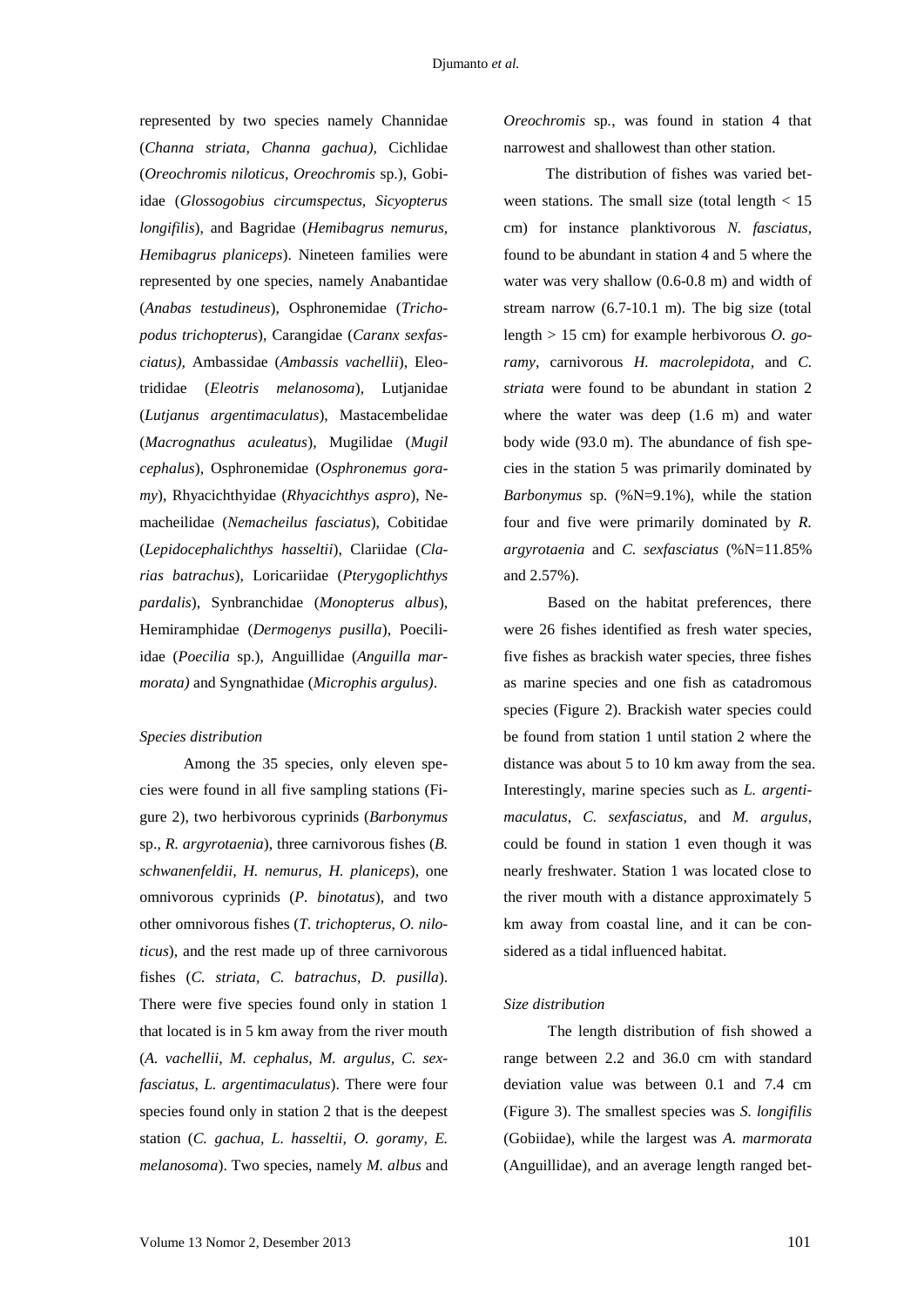ween 6.3 and 16.6 cm. There were five species (14.3%) namely *D. pusilla, Poecilia* sp*., M. cephalus, L. hasseltii,* and *S. longifilis*, less than 5 cm, and some 18 species (51.4%) was less than

10 cm, and the rest (34.2%) more than 10 cm. The widest range between the longest to the shortest was *C. striata* (28.5 cm), while the smallest range was *Poecilia* sp. (1.2 cm).

Table 2. List and abundance of fishes caught during May-June 2012 sampling in station S1-S5 downstream region of Opak River

| No           | Scientific name               | <b>English Name</b>       | S <sub>1</sub> | S <sub>2</sub> | S <sub>3</sub> | S <sub>4</sub> | S <sub>5</sub> | Total | $(\%)$    |
|--------------|-------------------------------|---------------------------|----------------|----------------|----------------|----------------|----------------|-------|-----------|
| $\mathbf{1}$ | Ambassis vachellii **         | vachelli's glass perchlet | 3              |                |                |                |                | 3     | 0.13      |
| 2            | Anabas testudineus            | climbing perch            | $\mathbf{1}$   | $\overline{2}$ | $\mathbf{1}$   |                | 1              | 5     | 0.22      |
| 3            | Anguilla marmorata ****       | giant mottled eel         | 1              | 1              |                |                |                | 2     | 0.09      |
| 4            | Barbonymus schwanenfeldii     | tinfoil barb              | 20             | 40             | 20             | 16             | 37             | 133   | 5.80      |
| 5            | Barbonymus sp.                |                           | 3              | 43             | 154            | 95             | 209            |       | 504 21.96 |
| 6            | Caranx sexfasciatus ***       | bigeye trevally           | 59             |                |                |                |                | 59    | 2.57      |
| 7            | Channa gachua                 |                           |                | $\tau$         |                |                |                | 7     | 0.31      |
| 8            | Channa striata                | striped snakehead         | 7              | 14             | $\overline{2}$ | $\,8\,$        | 3              | 34    | 1.48      |
| 9            | Clarias batrachus             | walking catcfish          | 1              | 1              | 3              | 19             | 3              | 27    | 1.18      |
| 10           | Dermogenys pusilla            | wrestling halfbeak        | 8              | 10             | 3              | 40             | 17             | 78    | 3.40      |
| 11           | Eleotris melanosoma **        | broadhead sleeper         |                | 2              |                |                |                | 2     | 0.09      |
| 12           | Glossogobius circumspectus ** | circumspect goby          | 8              | 5              |                |                |                | 13    | 0.57      |
| 13           | Hampala macrolepidota         | hampala barb              | 17             | 58             | 9              |                | 4              | 88    | 3.83      |
| 14           | Lepidocephalichthys hasseltii |                           |                | $\mathbf{1}$   |                |                |                | 1     | 0.04      |
| 15           | Lutjanus argentimaculatus *** | snapper                   | $\mathbf{1}$   |                |                |                |                | 1     | 0.04      |
| 16           | Macrognathus aculeatus        | frecklefin eel            |                |                | 1              | $\mathbf{1}$   |                | 2     | 0.09      |
| 17           | Microphis argulus***          | flat nose pipefish        | 1              |                |                |                |                | 1     | 0.04      |
| 18           | Monopterus albus              | asian swamp eel           |                |                |                | $\mathbf{1}$   |                | 1     | 0.04      |
| 19           | Mugil cephalus **             | flathead grey mullet      | 3              |                |                |                |                | 3     | 0.13      |
| 20           | Hemibagrus nemurus **         | asian redtail catfish     | $\overline{4}$ | 6              | 22             | 16             | 34             | 82    | 3.57      |
| 21           | Hemibagrus planiceps **       |                           | 3              | 3              | 27             | -1             | 6              | 40    | 1.74      |
| 22           | Nemacheilus fasciatus         | barred loach              |                |                |                | 43             | 48             | 91    | 3.97      |
| 23           | Oreochromis niloticus *       | nile tilapia              | $\mathbf{1}$   | 7              | 11             | $\overline{4}$ | 33             | 56    | 2.44      |
| 24           | Oreochromis sp.*              | red tilapia               |                |                |                | 1              |                | 1     | 0.04      |
| 25           | Osphronemus goramy *          | giant goramy              |                | 1              |                |                |                | 1     | 0.04      |
| 26           | Osteochilus vittatus          | bonylip barb              |                | 17             | 8              | 54             | 61             | 140   | 6.10      |
| 27           | Osteochilus melanopleura      |                           |                | 10             |                | 4              |                | 14    | 0.61      |
| 28           | Poecilia sp.                  | guppy                     | $\overline{c}$ |                | 3              | 5              | $\,8\,$        | 18    | 0.78      |
| 29           | Pterygoplichthys pardalis     | suckermouth catfish       | 4              |                | 8              | 6              | $\overline{4}$ | 22    | 0.96      |
| 30           | Puntius binotatus             | silver barb               | 46             | 201            | 49             | 46             | 40             |       | 382 16.64 |
| 31           | Puntius orphoides             | javaen barb               |                | 13             | 5              | 15             | 15             | 48    | 2.09      |
| 32           | Rasbora argyrotaenia          | silver rasbora            | 21             | 272            | 13             | 45             | 6              |       | 357 15.56 |
| 33           | Rhyacichthys aspro **         | loach goby                | 3              | 3              |                |                |                | 6     | 0.26      |
| 34           | Sicyopterus longifilis        | threadfin goby            | 5              | 15             |                |                |                | 20    | 0.87      |
| 35           | Trichopodus trichopterus      | three spot goramy         | 12             | 23             | 6              | 9              | 3              | 53    | 2.31      |
|              | Total (individual)            |                           | 234            | 755            | 345            | 429            | 532            | 2295  |           |
|              | Percentage (%)                |                           | 10.2           | 32.9           | 15.0           | 18.7           | 23.2           |       |           |

\*Non native fishes \*\* brackish water fishes \*\*\*marine fishes \*\*\*\* Catadromous fishes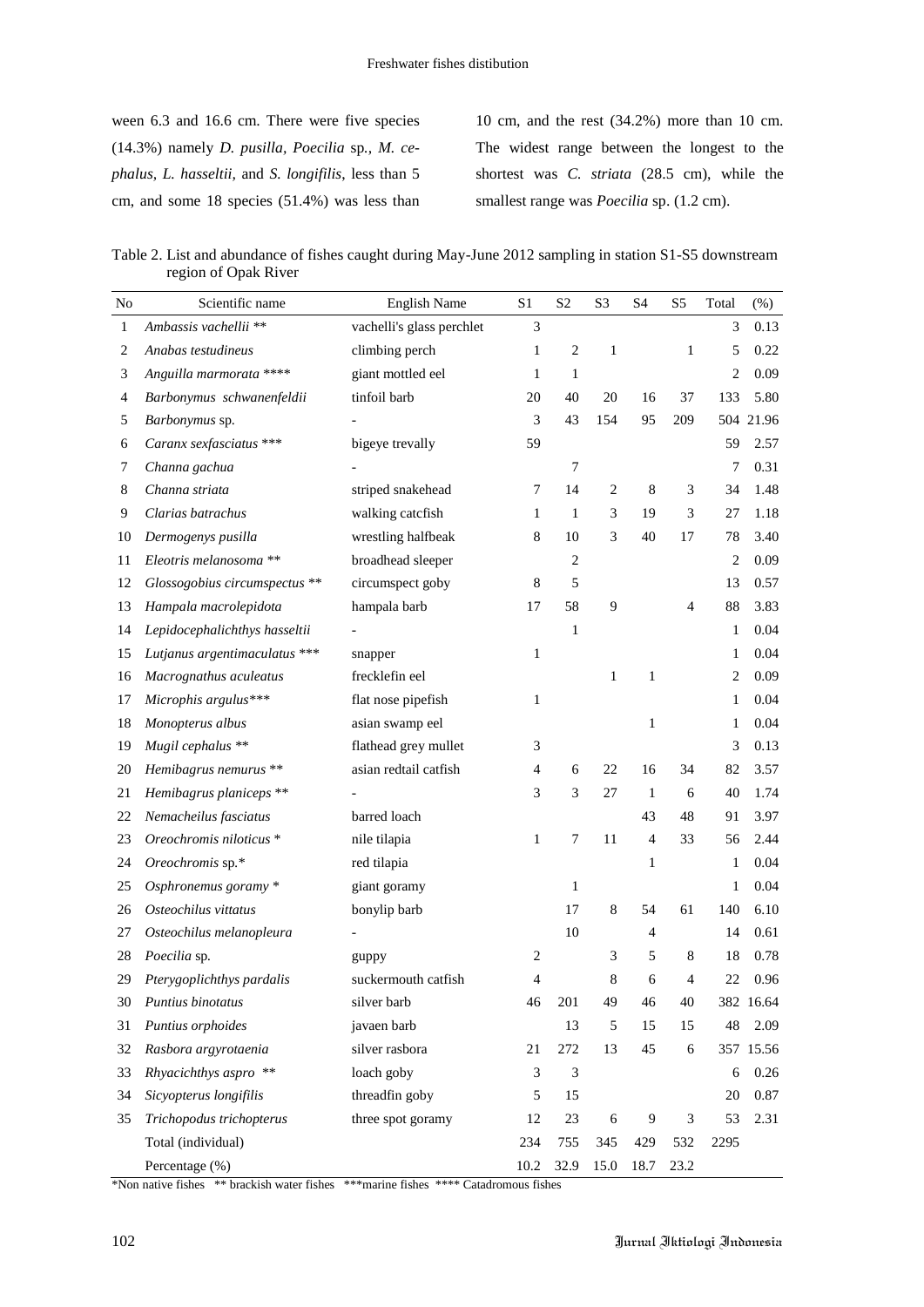#### Djumanto *et al.*



Figure 2. The fishes found (indicated by bar) during May-June 2012 sampling survey along the downstream region of Opak River

The weight distribution of fish showed a range between 0.13 and 505 g (Figure 3). The smallest fish weight was *D. pusilla*, while the largest weight of fish was *B. schwanenfeldii*. Average weight ranged between 0.5 and 71.0 g. The average weight of six species, namely *A. vachellii, D. pusilla, Poecilia* sp.*, L. hasseltii, M. argulus,* and *N. fasciatus* was less than 1 g, thirteen species was between 1 and 10 g, while the rest (16 species) was more than 10 g.

## **Discussion**

The number of fishes found in this research was 35 species, which was relatively higher than those found by Trijoko & Pranoto (2006) that found as many as 22 species. It was also higher than those found by Djumanto & Probosunu (2011) that found as many as 12 species. Djumanto & Probosunu (2011) conducted research using similar method in Gendol River as tributaries of Opak River upstream region. Mean-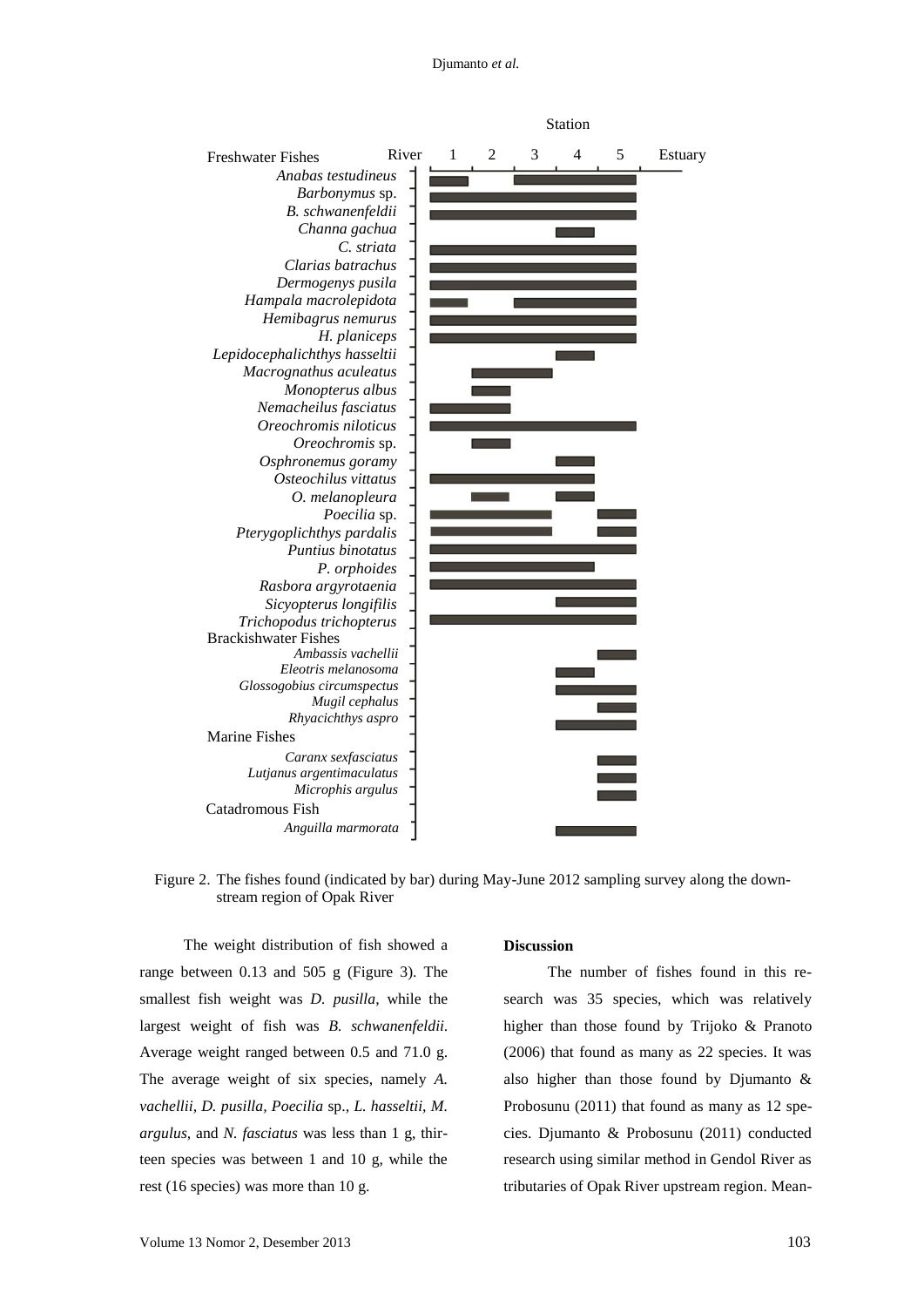

Figure 3. Horizontal bars showing from minimum to maximum distribution of length (left) and weight (right) of fishes collected from downstream region of Opak River, vertical bars as average

while, Trijoko & Pranoto (2006) conducted research in Opak River by electrofishing at 20 stations using swept area sampling of 100 m with three replicates during March and April. The differences of fishes was possibly caused by covering area of sampling was broader, and fishingwas conducted more frequently, and sampling time was conducted in the middle of the dry season. Although cyprinids dominated among sampling station, but the composition and species was different. Cyprinids species namely *Barbonymus* 

sp*., P. binotatus,* and *R. argyrotaenia* was the most abundant in this research, while Trijoko & Pranoto (2006) found *P. binotatus* and *N. fasciatus* was the most predominant. On the other hand, the most abundant species in tributaries was *N. fascuatus*, *P. binotatus*, and *P. reticulata* (Djumanto & Probosunu 2011).

The high individual dominance of some fish species in downstream region of Opak River was related to seasonal disturbances, such as large and unpredictable variations in water level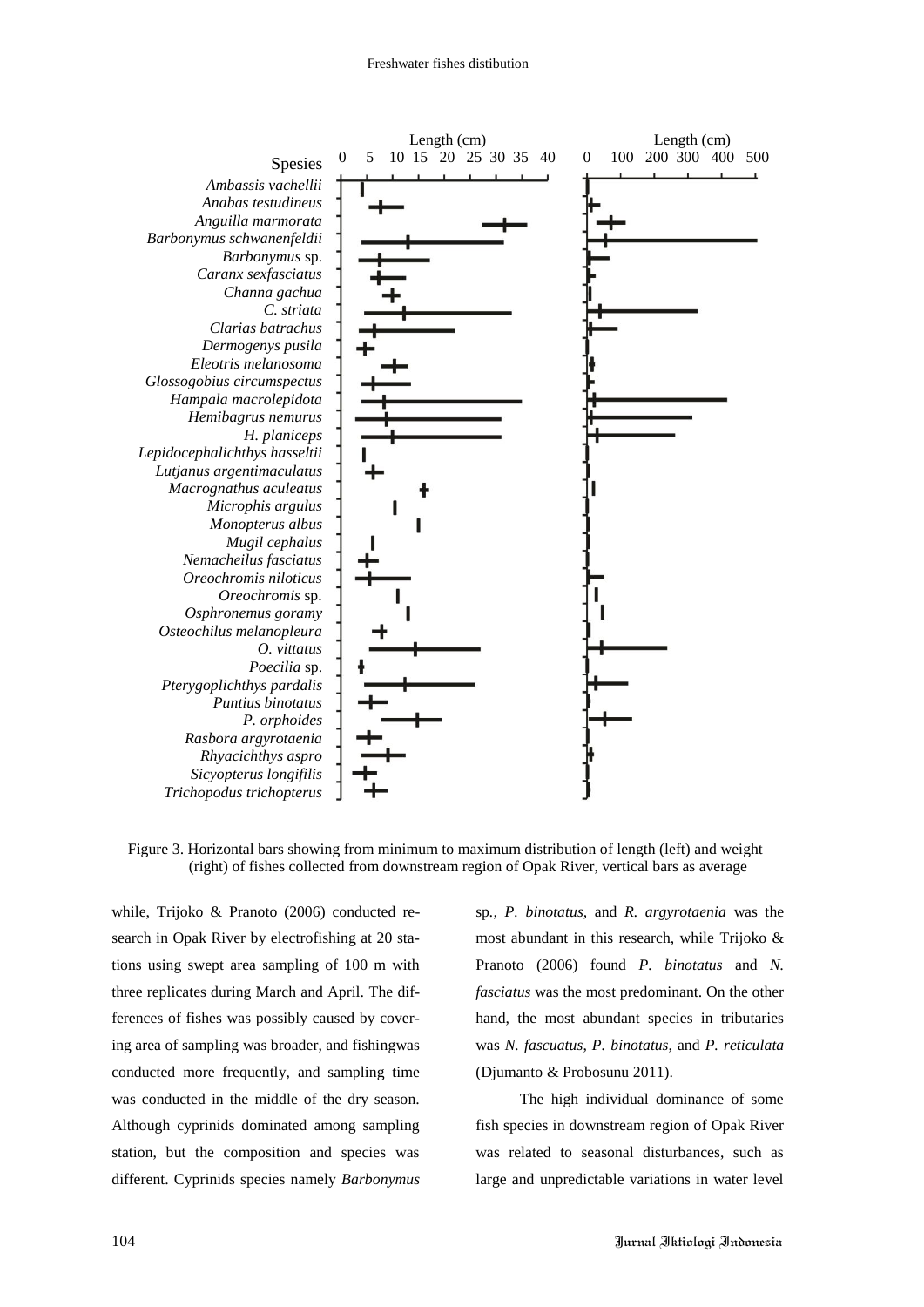and river discharge (Silvano *et al.* 2000), flow regime and gravel river bed (Jowett *et al*. 2005) which favor some species better adapted to such conditions. Floods and droughts were the key elements of the flow regime that affected fish abundances. The floods in rainy season allowed recruitment of riverine species and had no detrimental effect on adult fishes, whereas droughts during dry season reduced habitat for species with a preference for high water velocities and had detrimental effects on fish abundances that were proportional to the magnitude and duration of low flows. Most tropical riverine fishes prefer to spawn in the mid rainy season (Stickney 2005, Kottelat *et al*. 1993), while some species prefer to spawn at the end of the rainy season, such as *R. lateristriata* in Ngrancah River that spawn in the end of rainy season (Djumanto *et al*. 2008). The occurrence of spawning in fish is influenced by both internal and external factors of the fish (Stickney 2005). External factors such as availability of suitable spawning site, adequate water, availability of mate and food supply are very crucial for fish spawning success. Some species of cyprinid need good water quality, such as high water clarity and oxygen concentrations, and suitable habitat that fulfill in the end of rainy season (Djumanto *et al*. 2008). The combination of rainy recruitment and dry low flows resulted in variations in fish abundances, with higher abundances in lower area of river. At the downstream region of Opak River, seasonal changes of water level probably occur usually as flood pulses. These flood pulses are predictable in time, enabling a great number of fish species to cope with these fluctuations.

Many studies have demonstrated that only a few species from several representative families can adapt well to the highly variable abiotic, such as temperature, silt, oxygen, drought, flow

regime (Jowett *et al*. 2005) and biotic (predation and competition) conditions in river habitats (Quan *et al.* 2009). The common species that utilize gravel river bed as nursery habitat are cyprinid taxa such as *Barbonymus* sp*., P. binotatus*, and *R. argyrotaenia*. These taxa have been identified as riverine specialists in many regions (Nelson 2006). For example, Trijoko & Pranoto (2006) found that, of the total fish abundance sampled along upstream region of Opak River, *P. binotatus* accounted for more than 54% followed by *N. fasciatus* accounted more than 16%. Cyprinid species dominated in number both in upstream and downstream region of Opak River.

Fish community found close to the estuary usually comprise of true freshwater fishes, brackish water fishes, marine fishes, catadromous species, and visitor species. Among those fishes were found in the varied stage of their life cycle inhabited in the downstream region of Opak River. Based on the habitat preferences, there are four categories found in the downstream region of Opak River, these are:

- a) True fresh water fish was the biggest fish that inhabit the river ecosystem from upstream to downstream. In this species found young fish and adult phases that most of the family Cyprinidae (*Barbonymus* sp*., B. schwanenfeldi, P. binotatus, R. argyrotaenia*)*,* Bagridae (*H. nemurus, H. planiceps*), Channidae (*C. striata*), Clariidae (*C. batrachus*), and Osphronemidae (*T. trichopterus*).
- b) True brackish water fishes, which species complete their life cycle in ecosystem of estuary. This group was found to inhabit the station 1 and 2, which the distance of station 2 to the river mouth is about 10 km. The species consist of family Ambassidae,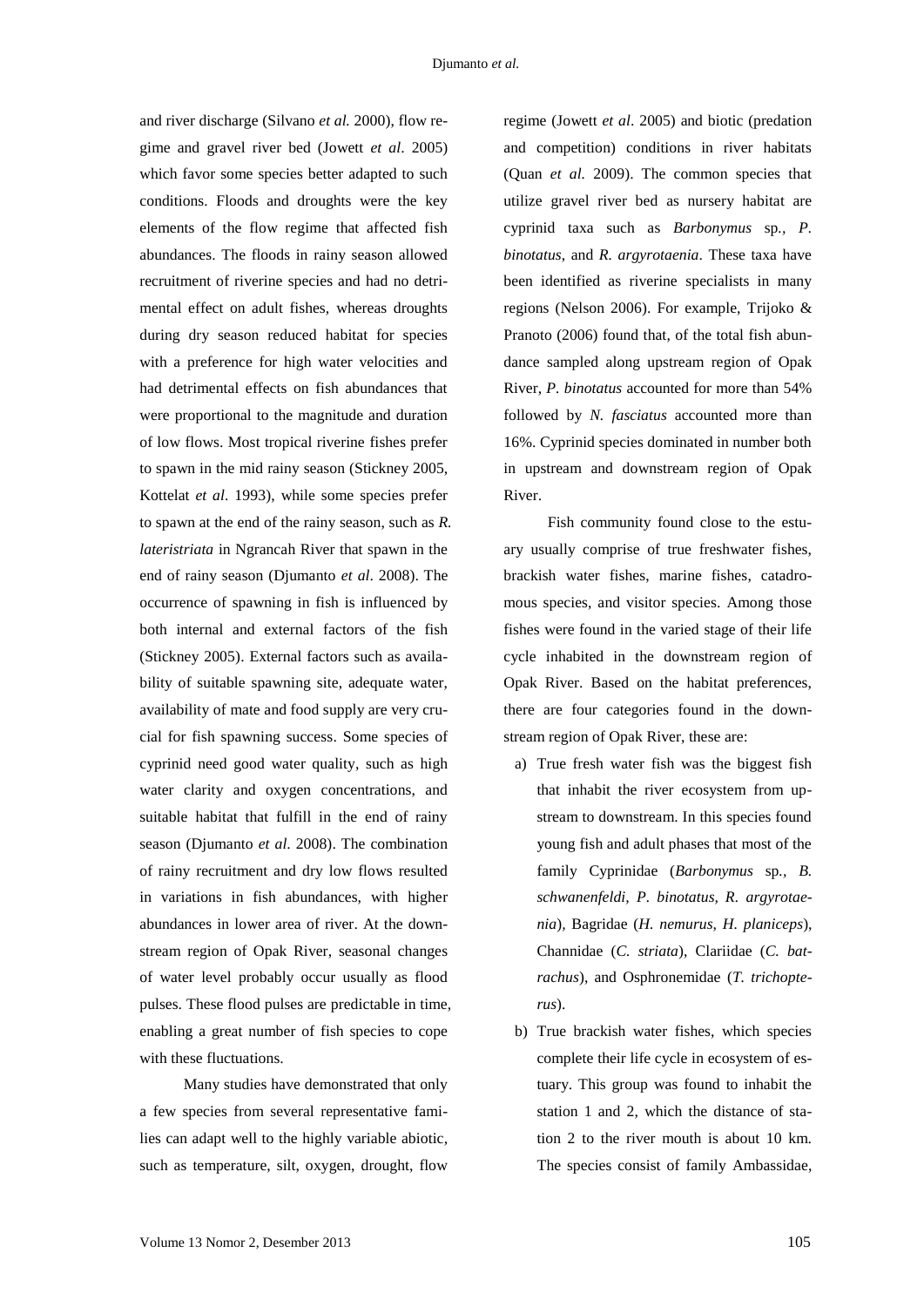Eleotrididae, Mugilidae, and Rhyacichthyidae. Numbers of individual was found to be few and of small size or juvenile stage, so the river ecosystem was used as nursery and feeding ground.

- c) The marine species is a species of fish that move up into the upstream region in search of food, so river ecosystem as temporary habitat. These groups were *C. sexfasciatus, L. argentimaculatus,* and *M. argulus.* Those fishes were found only in station 1 which the distance to the river mouth about 5 km, and very few numbers and small size.
- d) Catadromous species is a species that life in fresh water and migrate to sea for reproduction. This group was represented by Anguillidae (*Anguila marmorata*), found in station 1 and 2 as a habitat for living.

The presence of mangrove ecosystems in estuary and water quality in good condition could play an important role in influencing the abundance of fish in the area. Ecosystem of the downstream regions of Opak River plays an important role as habitat for shelter from predators attack. This occurs due to the high diversity of habitats such as river basins, the rapids zone, the shallow and deep water so that it becomes a comfortable place to shelter for young fish. In addition, these ecosystems have high productivity to provide food for the young fish. As a result, the abundance and diversity of fish in estuary ecosystem is very high (Zahid *et al.* 2011).

## *Management and conservation of public resource*

The fishing activities in public waters, such as lower part of Opak River, in Yogyakarta are very intensive by using various types of fishing gear. The mean catches ranged from 0.5 to 2.5 kg per hour with a selling price between Rp

5,000 to Rp 25,000 or US\$ 0.50 to US\$ 2.50. The high fishing activity is shown by the estimated number of fisherman using electric stunner or electrofishing in Bantul Regency of about 200 people. It is estimated they do fishing with frequency about 5-10 per month and duration of 3-5 hours a day. Although not available yet an accurate official data, but this shows that river fishing activity is very important and have not gotten yet the attention of relevant agencies.

Fish populations in river waters are particularly vulnerable to the entry of domestic waste disposal, home industry, agriculture and industrial wastes. Waste is often a major source of environmental pollution. High fishing activity and environmental pollution causes fish populations to decline drastically. Effect of contaminants on fish populations were varies depending on the type and concentration of contaminants, fish species, fish age, duration of pollutants exposure and environmental conditions. For instance, cadmium at a concentration of 2 μg Cd<sup>+2</sup>  $1^{-1}$  ppm may cause impaired on sensory systems and affect to habitat selection in *Galaxias fasciatus*, which ultimately affect the distribution of populations (Baker & Montgomery 2001). If this condition continues, it can cause the extinction of fish species in the river waters. Some fish species are difficult to catch, such as frecklefin eel (*M. aculeatus*), asian redtail catfish (*H. nemurus*) and others, which was originally found in many rivers in Java, now is very difficult to catch.

An action should be taken to increase the fish population of the river waters. Some actions that can be done in several areas such as reintroduction of fish in the area that population has decreased, establishment of reserves around spawning sites, setting of fishing zones and fishing activity monitoring. These activities must involve all relevant stakeholders such as department of fish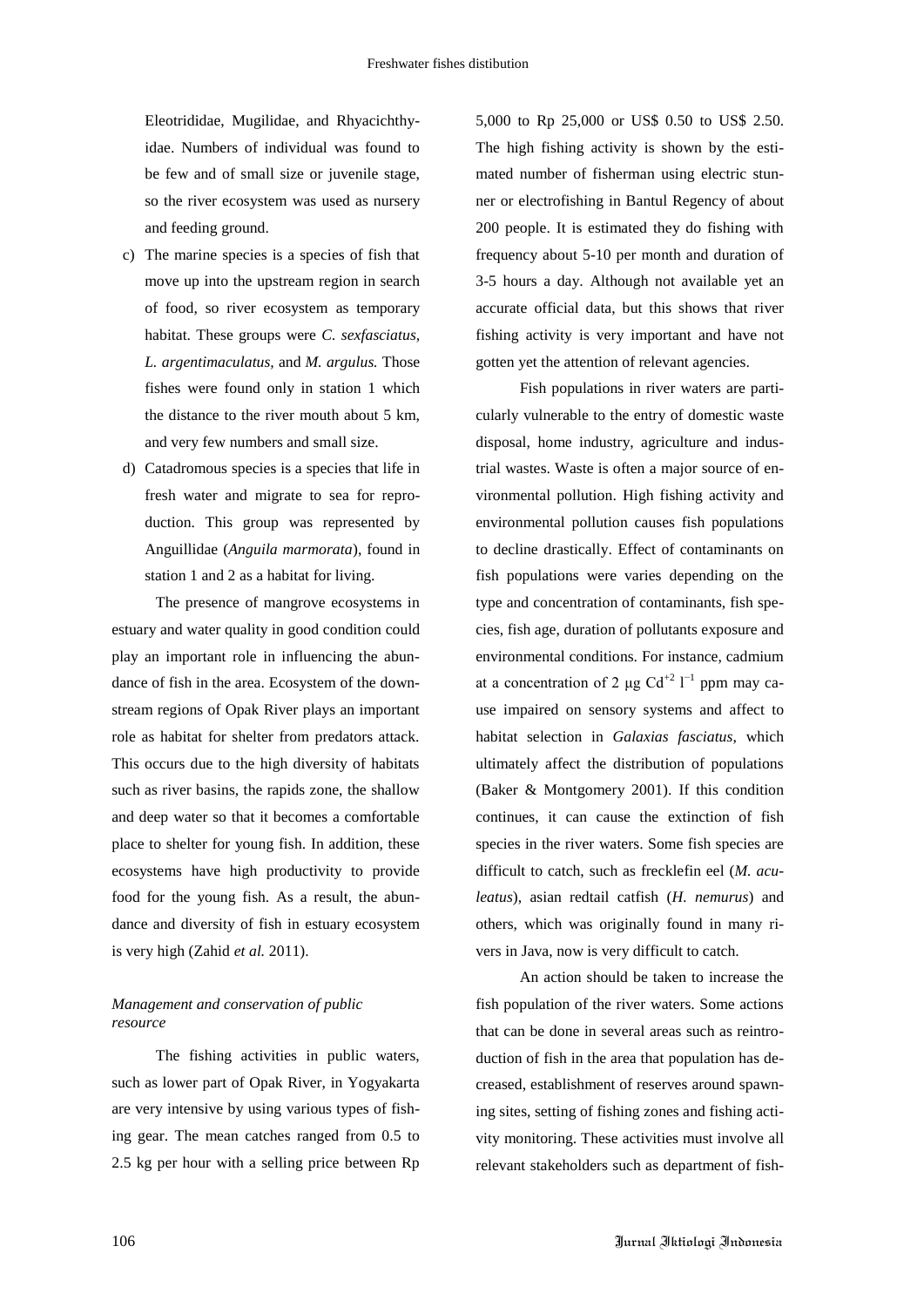eries, government, community and other interested parties. Despite some local successes, these efforts have not been successful basin-wide, with regard to either conservation or improving the sustainability of fisheries. Reasons for failure include: (1) insufficient knowledge of the managed systems, (2); lack of clear objectives, (3) use of inadequate management protocols and (4) lack of monitoring.

## **Conclusion**

The ecosystem of downstream region of Opak River contains rich fish resources. There were 35 species of fish consisting of 26 species freshwater fish, 5 species of estuarine fish, and 3 species of marine fish, and 1 species of catadromous species. Freshwater species were distributed among the various sampling stations. Marine and estuarine species penetrated until 5 km and 10 km, respectively, away from the river mouth. The most dominant family was Cyprinidae, and the most abundant species was *Barbonymus* sp*.* followed by *P. binotatus* and *R. argyrotaenia*. The smallest species was *S. longifilis*), while the largest was *A. marmorata*)*,* and an average length ranged between 6.3 and 16.6 cm. There were five species less than 5 cm, and some 18 species was less than 10 cm, and 12 species more than 10 cm.

## **Acknowledgments**

The authors would like to thank to Faculty of Agriculture, Gadjah Mada University for funding, to Mr. Slamet, Mr. Sarijo, Mr. Tri and Mr. Sur, the fishermen who providing logistical and operational support to collect samples. We are also grateful to the Department of Fisheries and Marine Affair of Yogyakarta Special Region and various local communities for fishing permission and for logistical assistance. Thanks are

also extended to all those who helped with field sampling and laboratory analyses. Special thanks are offered to two anonymous reviewers who have given valuable criticism and advice.

## **References**

- Allan JD, Erickson DL, Fay J. 1997. The influence of catchment land use on stream integrity across multiple scales. *Freshwater Biology*, 37(1):149-161.
- Baker CF, Montgomery JC. 2001. Sensory deficits induced by cadmium in banded kokopu, *Galaxias fasciatus*, juveniles. *Environmental Biology of Fishes*, 62(4):455-464.
- Cowx IG. 2004. The role of catchment scale environmental management in freshwater fish conservation. *Fisheries Management and Ecology*, 11(4):303-312.
- Dudgeon D, Arthington AH, Gessner MO, Kawabata Z, Knowler DJ, Le´veˆque C, Naiman R, Prieur-Richard J, Soto D, Stiassny MLJ, Sullivan CA. 2005. Freshwater biodiversity: importance, threats, status and conservation challenges. *Biological Reviews*, 81(2):163-182.
- Djumanto, Setyobudi E, Sentosa AA, Budi R, Nirwati C. 2008. Reproductive biology of the yellow rasbora (*Rasbora lateristriata*) inhabitat of the Ngrancah River, Kulon Progo Regency. *Jurnal Perikanan*, 10(2): 261-275.
- Djumanto, Probosunu N. 2011. Biodiversity of fisheries resources in Opak River. *Jurnal Iktiologi Indonesia*, 11(1):1-10. (In Indonesia)
- Hughes RM, Kaufmann PR, Herlihy AT, Intelmann SS, Cobett SC, Arbogast MC, Hjort RC. 2002. Electrofishing distance needed to estimate fish species richness in Raftable Oregon Rivers. *North American Journal of Fisheries Management* 22: 1229- 1240.
- Jowett IG, Richardson J, Bonnett M L. 2005. Relationship between flow regime and fish abundances in a gravel-bed river, New Zealand. *Journal of Fish Biology*, 66(5):1419- 1436.
- Kottelat M, Whitten AJ, Kartikasari SN, Wirjoatmodjo S. 1993. Freshwater fishes of Western Indonesia and Sulawesi. Periplus-EMDI, Hongkong. 221 p.